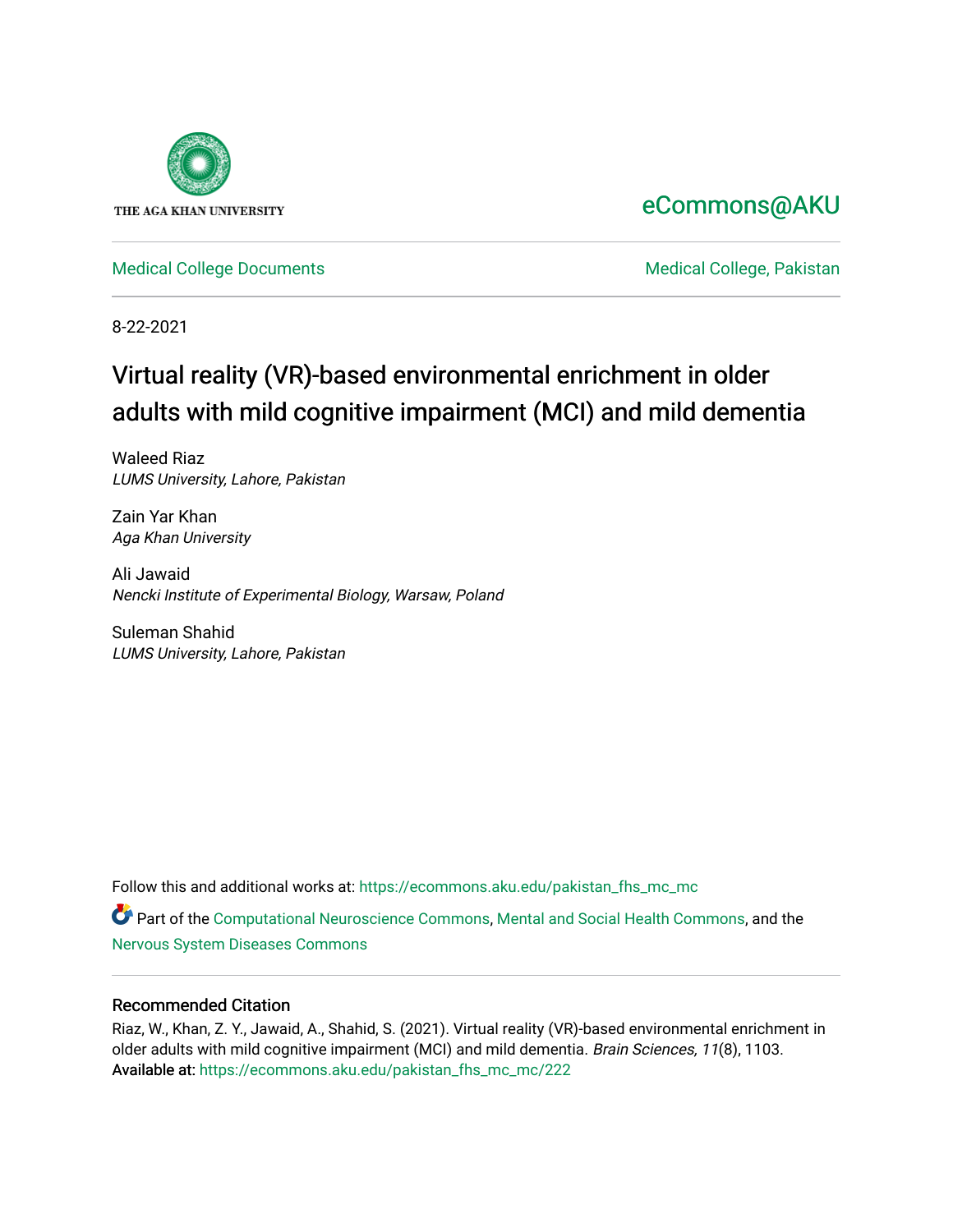

*Article*



# **Virtual Reality (VR)-Based Environmental Enrichment in Older Adults with Mild Cognitive Impairment (MCI) and Mild Dementia**

**Waleed Riaz <sup>1</sup> , Zain Yar Khan <sup>2</sup> , Ali Jawaid 3,\* ,†,‡ and Suleman Shahid 1,\* ,†,‡**

- <sup>1</sup> Computer Human Interaction and Social Experience Lab (CHISEL), Syed Babar Ali School of Science and Engineering (SBASSE), LUMS University, Lahore 54972, Pakistan; 17030062@lums.edu.pk
- <sup>2</sup> Medical College, Aga Khan University, Karachi 74800, Pakistan; yarkhanzain@gmail.com
- <sup>3</sup> Laboratory for Translational Research in Neuropsychiatric Disorders (TREND), BRAINCITY: Centre of Excellence for Neural Plasticity and Brain Disorders, Nencki Institute of Experimental Biology, 02-093 Warsaw, Poland
- **\*** Correspondence: a.jawaid@nencki.edu.pl (A.J.); suleman.shahid@lums.edu.pk (S.S.)
- † Equal contribution as senior author.
- ‡ BRAINALITY: VR Technology for Brain Disorders.

**Abstract:** Background: Despite an alarming rise in the global prevalence of dementia, the available modalities for improving cognition and mental wellbeing of dementia patients remain limited. Environmental enrichment is an experimental paradigm that has shown promising anti-depressive and memory-enhancing effects in pre-clinical studies. However, its clinical utility has remained limited due to the lack of effective implementation strategies. Objective: The primary objective of this study was to evaluate the usability (tolerability and interactivity) of a long-term virtual reality (VR) based environmental enrichment training program in older adults with mild cognitive impairment (MCI) and mild dementia. A secondary objective was to assess the effect of VR-based environmental enrichment on stabilization of cognitive functioning and improvement of mental wellbeing in older adults with MCI and mild dementia. Methods: A total of seven participants (four patients with MCI and three with mild dementia) received biweekly VR-based environmental enrichment over a course of 6 months. The tolerability and interactivity of the participants in the VR training was serially assessed via virtual reality sickness questionnaire (VRSQ) and recording of input-error ratio. Cognitive functioning was assessed through Montreal cognitive assessment (MoCA) before and after the study. Mental wellbeing was assessed through Warwick-Edinburgh Mental Well Being Scale (WEMWBS). Results: VR-based environmental enrichment was well-tolerated by the patients with significant decrease in VRSQ scores (*p* < 0.01) and input-error ratio (*p* < 0.001) overtime. VR training was also effective in stabilization of MoCA scores over the course of therapy (non-significant difference in the MoCA scores before and after the therapy) and was associated with a trend  $(p < 0.1)$ towards improvement in WEMWBS scores between the first and the last assessments. Qualitative observations by the care-givers further corroborated a noticeable improvement in mental wellbeing of patients. Conclusions: This pilot study shows that VR can be a feasible, tolerable, and potentially effective tool in long-term support of older adults with MCI and mild dementia.

**Keywords:** virtual reality (VR); environmental enrichment; dementia; mild cognitive impairment (MCI); tolerability; interactivity; cognition; mental wellbeing

# **1. Introduction**

The global prevalence of dementia is projected to increase to 82 million by 2030 according to the estimates of World Health Organization. Dementia is often preceded by a condition known as mild cognitive impairment (MCI). MCI is characterized by subtle cognitive deficits that limit the activities of daily living and is considered an intermediary stage between normal cognition and dementia [\[1\]](#page-12-0).



**Citation:** Riaz, W.; Khan, Z.Y.; Jawaid, A.; Shahid, S. Virtual Reality (VR)-Based Environmental Enrichment in Older Adults with Mild Cognitive Impairment (MCI) and Mild Dementia. *Brain Sci.* **2021**, *11*, 1103. [https://doi.org/10.3390/](https://doi.org/10.3390/brainsci11081103) [brainsci11081103](https://doi.org/10.3390/brainsci11081103)

Academic Editor: Leszek Kaczmarek

Received: 23 July 2021 Accepted: 18 August 2021 Published: 22 August 2021

**Publisher's Note:** MDPI stays neutral with regard to jurisdictional claims in published maps and institutional affiliations.



**Copyright:** © 2021 by the authors. Licensee MDPI, Basel, Switzerland. This article is an open access article distributed under the terms and conditions of the Creative Commons Attribution (CC BY) license (https:/[/](https://creativecommons.org/licenses/by/4.0/) [creativecommons.org/licenses/by/](https://creativecommons.org/licenses/by/4.0/)  $4.0/$ ).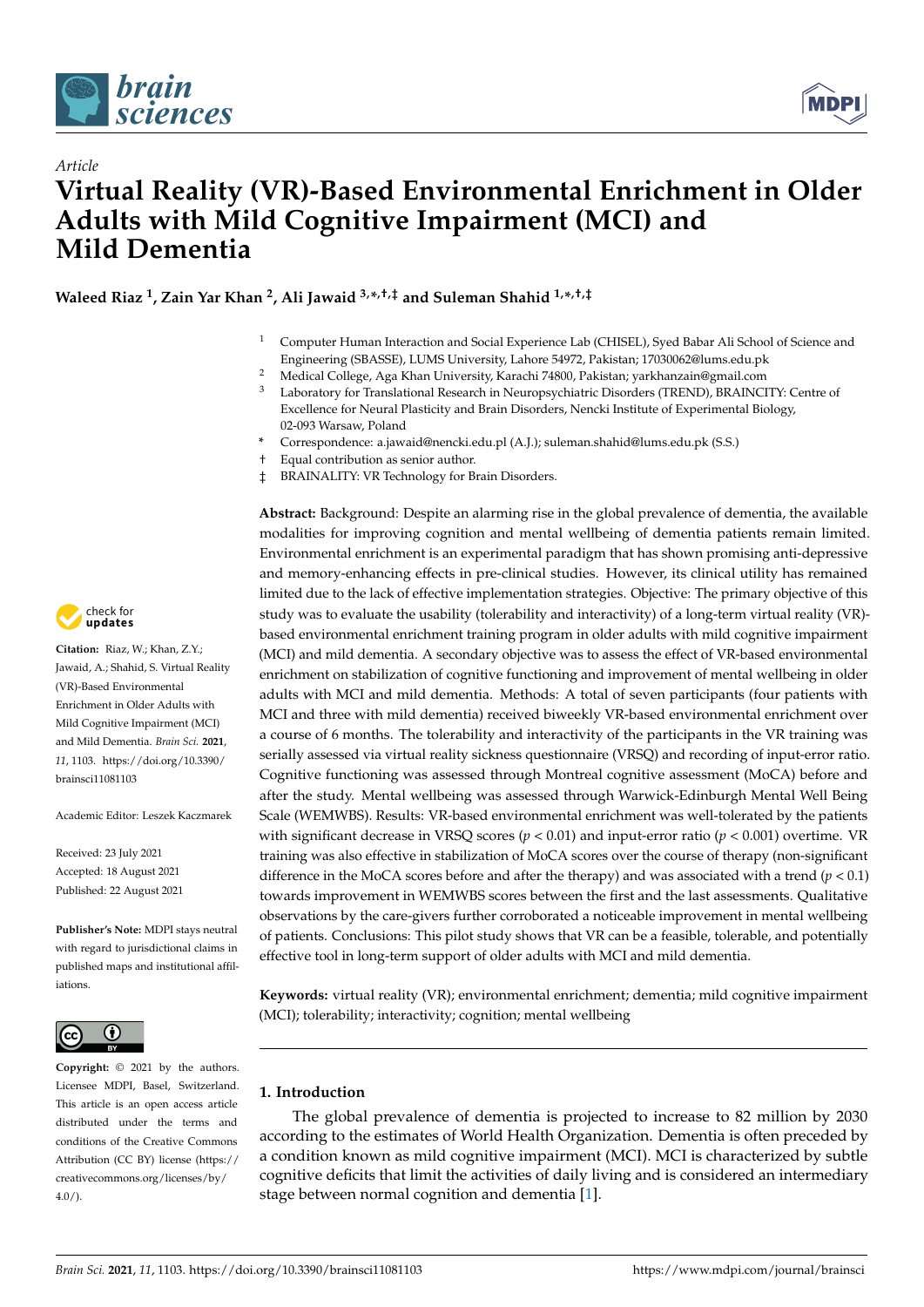Due to the alarming rise of dementia and MCI globally and owing to the lack of efficacious pharmacological therapies for these conditions, there has been a rising interest in development of non-pharmacological interventions that can support these patients. Several such interventions target stimulation of specific cognitive domains. For instance, reminiscence therapy prompts recall of memories associated with events, people, and places [\[2\]](#page-12-1). Similarly, reality orientation therapy involves reinforcement of orientation information to help dementia patients feel a greater sense of control [\[3\]](#page-12-2). Furthermore, several mobile applications are now in use to help dementia patients with reminders [\[4\]](#page-12-3), creative thinking [\[5\]](#page-12-4), functional independence [\[6\]](#page-12-5), and activity recognition [\[7\]](#page-12-6).

Environmental enrichment (EE) is a pre-clinical modality that carries remarkable potential for preventive and therapeutic use in dementia [\[8,](#page-12-7)[9\]](#page-12-8). EE has been widely used in laboratory animals and combines cognitive stimulation, physical activity, and increased interaction of the animals with their surroundings. EE enhances plasticity and its effects in preventing cognitive loss induced by aging and neurodegeneration are well-documented in animal models [\[9–](#page-12-8)[11\]](#page-12-9). However, the clinical use of EE in neurological and psychiatric patient-care settings has remained limited [\[12\]](#page-12-10). The recent advent of virtual reality (VR) technology provides a novel approach to implement EE in clinical settings whereby cognitive functioning of dementia patients could be improved through combining elements of cognitive stimulation with virtual immersion.

VR has been used previously in dementia patients (Table [1\)](#page-2-0). Moyle et al. investigated the effectiveness of a virtual reality forest in increasing engagement and improving apathy in dementia patients [\[13\]](#page-12-11). The participants were found to be more immersed and alert in the virtual environment (VE); however, they also reported increased fear and anxiety. Tabbaa et al. explored the effects of VR based intervention in institutionalized dementia patients. The participants who had limited access to the outside world due to their physical and mental disability were provided a virtual view of five different natural environments. Besides high levels of immersion and engagement, positive effects on patient wellbeing were also recorded [\[14\]](#page-12-12). Park et al. conducted a randomized control trial to compare the effectiveness of virtual reality-based cognitive-motor rehabilitation (VRCMR) with conventional cognitive rehabilitation (CCR) in patients with MCI. The trial demonstrated that VRCMR can enhance motivation for rehabilitation and cognitive function in older adults with MCI better than CCR [\[15\]](#page-12-13). However, it is not clear if the improvement in cognitive functioning in this study is due to use of VR-based immersive environment or incorporation of motor rehabilitation in the VRMCR programs.

|                               | Age  | Gender | <b>MOCA Score (30)</b> |  |
|-------------------------------|------|--------|------------------------|--|
| Persons with Mild<br>Dementia | 72 y | М      | 21                     |  |
|                               | 65y  | F      | 24                     |  |
|                               | 69y  | F      | 21                     |  |
| Persons with Mild             | 81 y | F      | 26                     |  |
|                               | 62 y | F      | 26                     |  |
| Cognitive<br>Impairment       | 64 y | Е      | 26                     |  |
|                               | 65y  | М      | 26                     |  |

<span id="page-2-0"></span>**Table 1.** Demographic details of the participants and their baseline cognitive (MOCA) scores.

While these studies provide some preliminary evidence for the potential of VR-based interventions in dementia patients, there is a clear need for further investigations. The previous studies have been limited in scope, assessed isolated cognitive domains usually for durations of less than two weeks and have not focused on EE. This necessitates future studies on the long-term tolerability and effectiveness of VR in dementia and MCI that are based on longitudinal assessments and incorporate the stimulatory nature of EE. We performed a pilot study of VR-based EE in older adults with MCI and mild dementia with an aim to investigate the usability of VR, as well as its longitudinal effect on cognitive performance and mental wellbeing of the participants.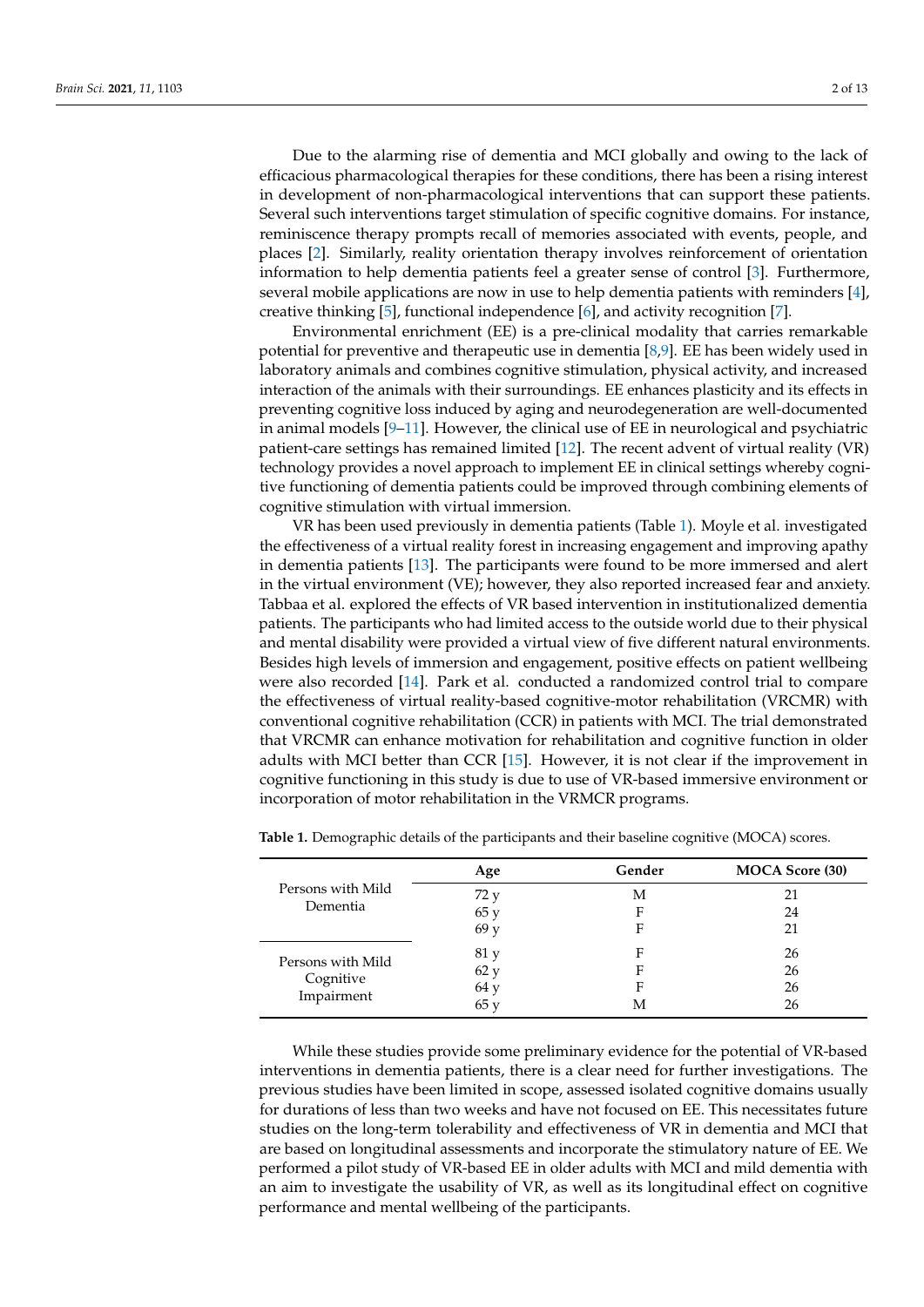# **2. Methods**

*2.1. Study Design*

# 2.1.1. Equipment & Software

VR equipment comprised HTC Vive [\[16\]](#page-12-14) with two displays of  $1080 \times 1200$  pixels each with a viewing angle of 110 degrees tethered to a high-powered PC, two base stations for movement tracking, and two HTC Vive motion controllers for input. A screen was used to duplicate the subject's view that could be observed by the caregivers and the research team. The participants could freely move around in a 30 m  $\times$  40 m room that was specifically designed to allow for unobstructed movement within the VEs. The assets for the VEs were created in Autodesk Maya and 3DS Max and assembled in Unity 3D using Visual Studio. Reference images were used to ensure realism and accuracy in creating VEs.

#### 2.1.2. Virtual Environments (VEs) Design

VEs were specifically designed to stimulate several cognitive domains that are impaired in dementia via enhanced engagement ensured through virtual immersion in a familiar environment and gamification of the cognitive tasks. Furthermore, VEs were designed to motivate participants to complete the tasks while stimulating working memory, short-term memory, attention, orientation, recognition, and executive functioning, different cognitive domains that can be clinically assessed [\[17–](#page-12-15)[19\]](#page-12-16).

The VEs were selected to depict real-world landmarks with high likelihood of familiarity for the participants. The three VEs that were created for this study comprised virtual versions of (1) the Great Wall of China, (2) the Grand Mosque in Mecca and (3) the Pyramids of Egypt. Familiar surroundings were used to instill a sense of comfort among the participants that could also help in reminiscence by re-enacting existing associations [\[20](#page-12-17)[,21\]](#page-12-18). Special attention was paid to include notable real-life details in VEs to increase engagement. For example, VEs had inter-changeable graphics including animals, day/night cycles and terrain artifacts like mountains. This ensured that the patients had new things to observe at each session.

The tasks were specifically designed to stimulate different cognitive domains, such as registration, short-term memory, attention, alertness, orientation to time and space, working memory, visuospatial navigation, motor coordination, and executive functioning, such as abstraction, calculation and decision making. Furthermore, the tasks were designed to stimulate dopaminergic signaling pathways relevant to reward-seeking and motivation. All these tasks were designed through consultation with a medical doctor/neuroscientist who also clinically examined the patients (AJ).

The VE with the Great Wall of China included the following tasks: (a) approaching and recognizing animals for stimulation of visuospatial navigation, goal-directed behavior and recognition; (b) quiz for animals encountered during task a to stimulate short-term memory; (c) targeting static objects in the sky to stimulate motor coordination and goaldirected behavior; and (d) upon successful completion of task c, targeting moving objects in the sky to further stimulate motor coordination and goal-directed behavior (Figure [1a](#page-4-0)).

The VE with the Grand Mosque of Mecca included the following tasks: (a) approaching and recognizing important land marks in or around the mosque for stimulation of visuospatial navigation, goal-directed behavior, and recognition memory; (b) quiz for landmarks encountered during task a to stimulate short-term memory; (c) counting of minarets around the mosque to stimulate executive functioning; and (d) stating the time shown by the clock tower followed by quiz on relevance of time for prayer timings to stimulate attention, abstraction, and working memory (Figure [1b](#page-4-0)).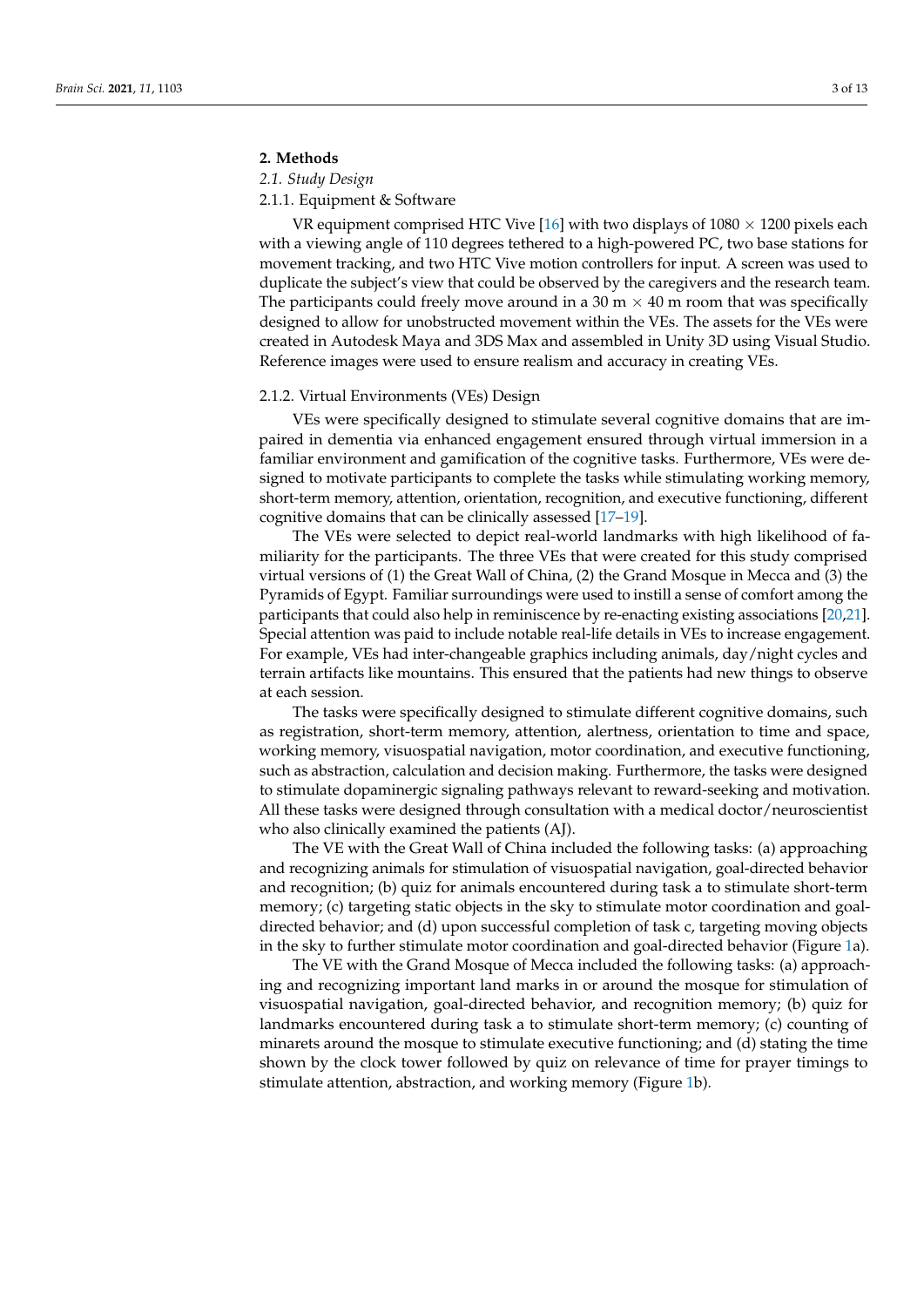<span id="page-4-0"></span>

shapes to stimulate visual memory and executive functioning (Figure 1c).

**Figure 1.** Representation of different virtual environments with examples of environmental enrichment exercises incorpo-**Figure 1.** Representation of different virtual environments with examples of environmental enrichment exercises incorporated.

*2.2. Participants* the time of the day by observing the sky and shadows to reinforce orientation; (b) counting Functioning; (c) opening of portals and/or revealing artifacts through pressing levers or plants for a person study and assessment opening cabinets to stimulate abstraction and executive functioning; and (d) matching  $\phi$  and  $\phi$  constants the studies assessment (Montreal more of the study investigators and a medical medical medical medical medical medical medical medical medical medical medical medical medical medical medical medica shapes to stimulate visual memory and executive functioning (Figure [1c](#page-4-0)). The VE with the Pyramids of Egypt included the following tasks: (a) recognition of of statutes and fire-pits followed by a quiz to stimulate short-term memory and executive

#### family, and  $\mathbf{r}$  and  $\mathbf{r}$  are soft the participants of the participants of the participants of the participants of the participants of the participants of the participants of the participants of the participants o 2.2. Furtilipunts *2.2. Participants*

A total of 8 participants, all above the age of 60 years with subjective memory complaints for at least 3 months, were recruited for the study and assessed at baseline through Montreal cognitive assessment (MoCA) by one of the study investigators and a medical doctor (AJ). All participants were residents of Lahore (Pakistan), were living with their family, and had a minimum of 14 years of education. MoCA scores of the participants were then confirmed by an independent medical doctor blinded to the study design. The participants (*n* = 4) were categorized as MCI if their MoCA score was in the range 24–26 or mild dementia if their MoCA score was in the range  $21-23$  [\[19\]](#page-12-16). The exclusion criteria of the study were, (1) age below 60 years, and (2) reversible causes of cognitive impairment (such *2.3. Study Procedures* significantly alter cognitive functioning of the participants, such as stroke, traumatic brain All the participants received VR-based EE on individual basis through sessions con-opted out of the study after initial agreement, citing concerns regarding the utility of VR.  $\frac{1}{2}$  we consider the participants over a period of  $\frac{1}{2}$  months. In each session, the participant could be child are present in The demographic details of the 7 participants who completed the study are present in<br>Table 1 the participants were appraised about the study procedure and their consent to participate as Vitamin B12 deficiency or hypothyroidism), (3) occurrence of a condition that could injury, or development of new neurological condition during the study. One participant Table [1.](#page-2-0)

# in the study was confirmed. The participants were then equipped with the head-mounted *2.3. Study Procedures*

All the participants received VR-based EE on individual basis through sessions conducted every 2 weeks over a period of 6 months. In each session, the participant could select two out of the three VEs for exploration and cognitive training. Before each session, the participants were appraised about the study procedure and their consent to participate in the study was confirmed. The participants were then equipped with the head-mounted display and the hand-held controllers and were immersed virtually in the enriched environment. Once immersed, the participants received audio and visual instructions to perform different cognitive tasks, and their task performance was recorded. Each session lasted 10 min and each VE incorporated 4 cognitive tasks. After the first VR training, the participants were seated and evaluated for any discomfort induced by the VR. The patients could then select the second VE for VR-based EE, and same procedures as in the first training were followed.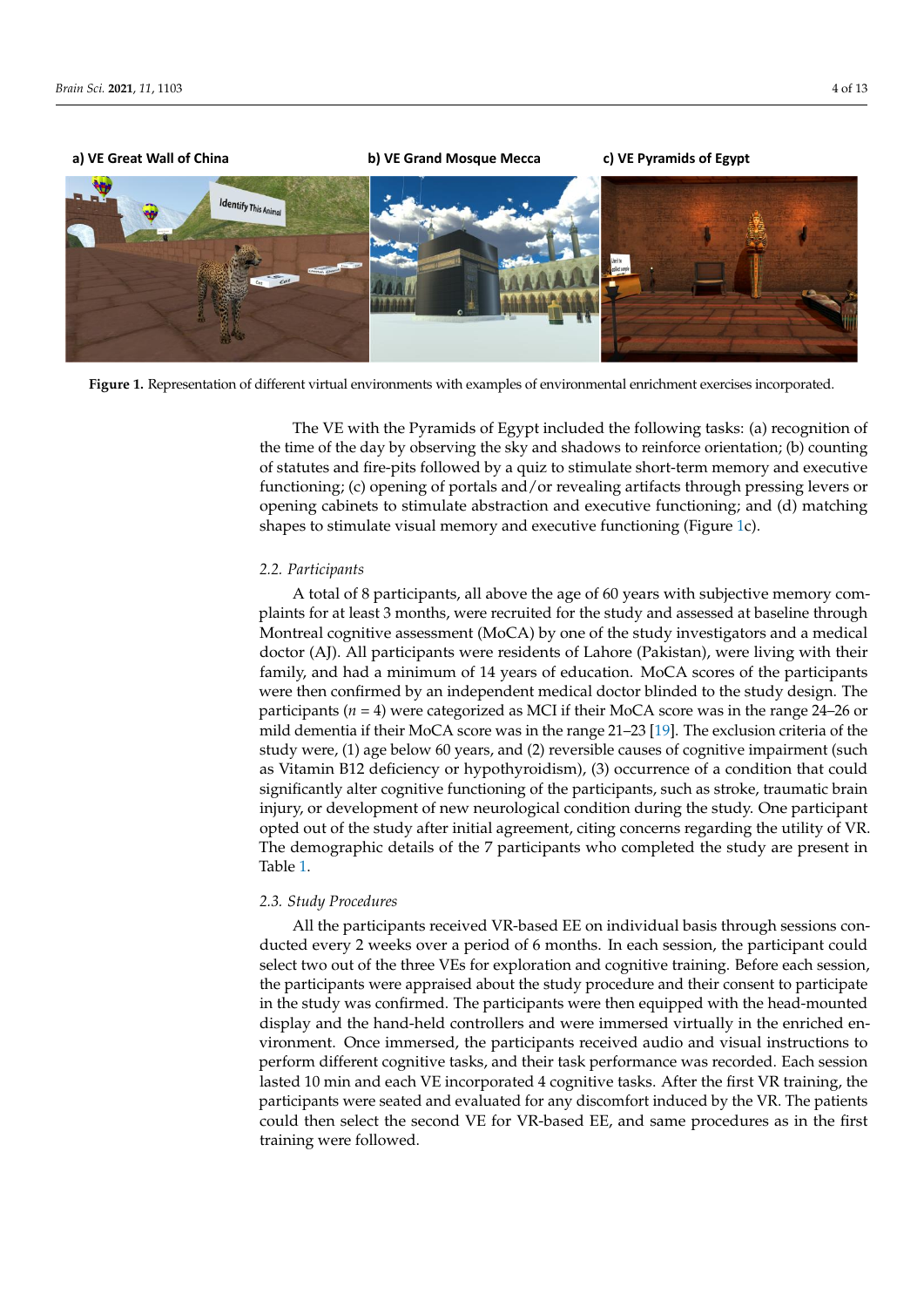### *2.4. Assessment Tools*

The usability of the VR system for EE training in older adults with MCI and mild dementia was studied through testing participants' tolerability and interactivity during the VR sessions. Tolerability was evaluated through serial VRSQ assessments, whereas interactivity of the participants in VR was ascertained based on the input-error ratio of the participants while navigating through the VEs.

The Virtual Reality Sickness Questionnaire (VRSQ) assesses 9 different symptoms indicating discomfort that a person can experience while using VR environment, i.e., general discomfort, fatigue, eyestrain, difficulty focusing, headache, fullness of head, blurred vision, dizziness and vertigo [\[22\]](#page-12-19). The presence and severity of these symptoms are rated by the participants on a Likert scale  $(0 = none; 1 = slight; 2 = moderate and$ 3 = severe). VRSQ evaluation was performed for each participant after the first VR training on each session.

Input-error ratio was calculated based on the accurate use of the hand-held controllers by the participants. Each hand-held controller had two buttons; one for teleportation to the cursor visible in the VE and the other for motoric actions (for example; pressing the lever, shooting balloon, picking the answer during the quiz). The input-error ratio was calculated based on the number of times a participant erroneously pressed a button divided by the overall use of the two buttons. For the quiz questions, a participant had two trials to pick the right answer, and only the second wrong answer was counted as an error. The participant was then redirected to the next quiz question or task.

Montreal cognitive assessment (MoCA) test was used to assess cognitive functioning. MoCA is a 30-point test administered in approximately 10 min and assesses several cognitive domains; (1) visuospatial and executive functioning, (2) naming, (3) memory (working), (4) attention, (5) language, (6) abstraction, (7) delayed recall, and (8) orientation [\[19\]](#page-12-16). MoCA assessment was performed at baseline and upon completion of the study by an unblinded investigator. However, the scores were confirmed by a medical doctor blinded to the study design.

The mental wellbeing of the participants was assessed through the Warwick-Edinburgh Mental Well Being Scale (WEMWBS) [\[23\]](#page-12-20). The WEMWBS is a 14-item scale that assesses patients' subjective feeling of wellbeing scored over a 5-point Likert-like scale. The WEMWBS was performed at the end of each session starting from the 7th session after it was ensured that the patients had stopped experiencing any discomfort induced by VR to preclude any bias induced by the participants' current mood at the time of evaluation.

#### *2.5. Statistical Analysis*

All statistical analyses were performed using GraphPad Prism Version 9. Numerical VRSQ scores and the input-error ratio were compared across different sessions using repeated measures one-way ANOVA, whereas Dunnett test was used for post hoc analysis to compare scores during the first session with all subsequent sessions. MoCA scores and WEMWBS between the first and the last assessments were compared through paired *t*-test. The error bars in the figures indicate standard error means.

# *2.6. Ethical Considerations*

Informed written consent was taken from both the participants, as well as their accompanying family member before the start of the study and verbally confirmed at each subsequent session. The consent forms were prepared according to the National Health Care Bill 2017 of the Government of Pakistan [\[24\]](#page-12-21). A "Code of Ethics" contract was also signed as per Pakistan Medical and Dental Council (PMDC) requirements to ensure the confidentiality of all medical records [\[25\]](#page-12-22). The study procedures were approved by the Intuitional Review Board, Syed Babar Ali School of Science and Engineering, LUMS University for the IRB titled 'Using virtual reality (VR) based interactive systems to improve the well-being of people with dementia' dated June 2018.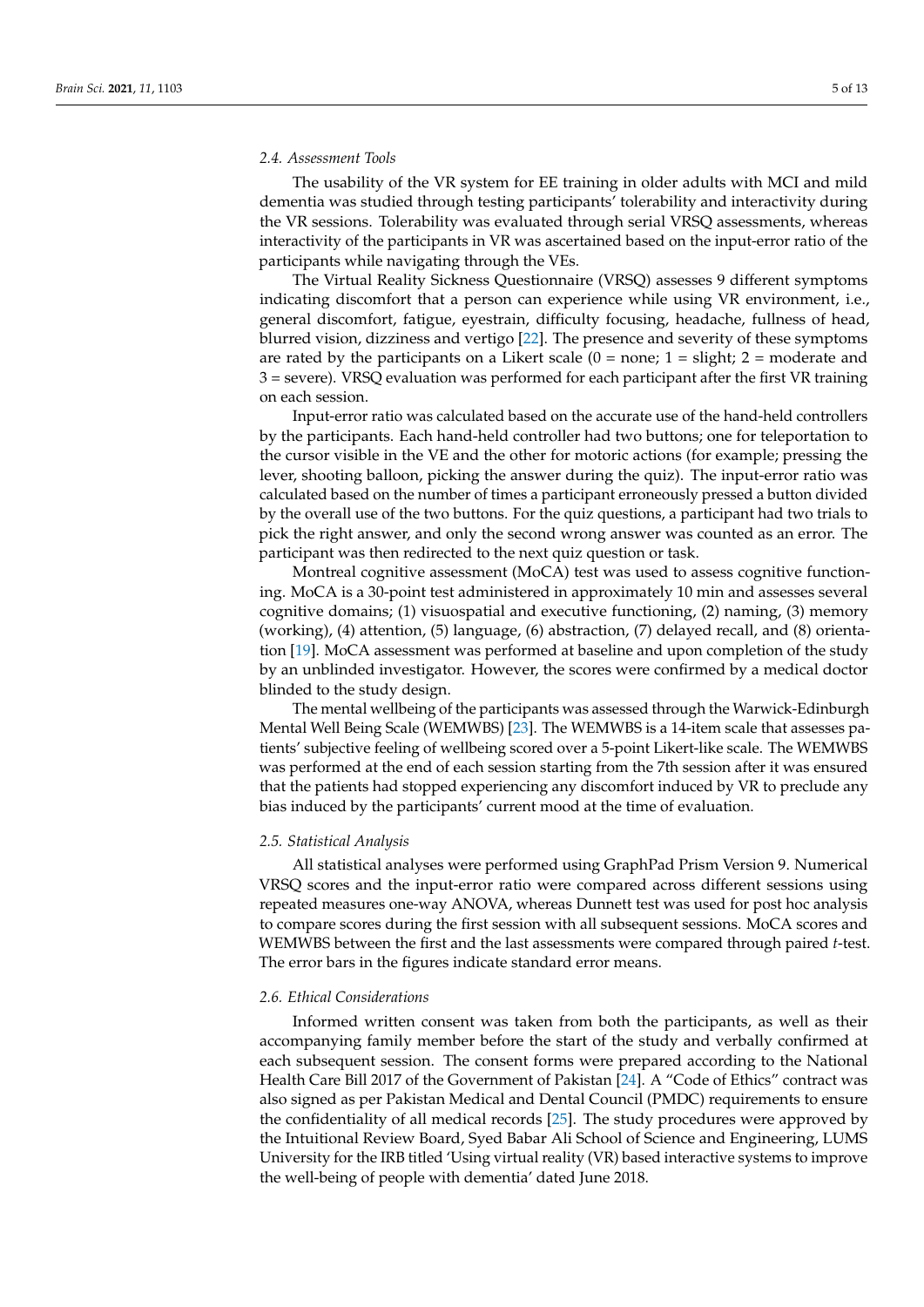# **3. Results**

The overall scores for VRSQ parameter significantly  $(p < 0.01)$  decreased over time (Figure 2) indicating that VR-based EE was well-tolerated by the participants. Similarly, (Figure 2) indicating [th](#page-6-0)at VR-based EE was well-tolerated by the participants. Similarly, input-error ratio significantly (*p* < 0.001) decreased over time (Figure 3) as dynamic ad-input-error ratio significantly (*p* < 0.001) decreased over time (Figure 3) as dynam[ic](#page-7-0) adjustments were made to the VR controller devices, rendering them easier to use by the justments were made to the VR controller devices, rendering them easier to use by the participants. These results suggest that navigation and task-completion in VR-based EE participants. These results suggest that navigation and task-completion in VR-based EE training was easy to learn by the participants and well-tolerated. training was easy to learn by the participants and well-tolerated.

<span id="page-6-0"></span>

\*\*

**Figure 2.** Participants' tolerability to VR-based environmental enrichment as assessed by serial VRSQ scores. VRSQ scores of the participants across the 12 VR sessions significantly decreased in comparison to the first session (One-way repeated measures ANOVA; F = 9.18;  $**$  indicate  $p < 0.01$ ;  $n = 7$ ; post hoc comparisons: VR session 1 vs. VR sessions 3,4,5,6,7,8,10,11,12  $p < 0.05$ ; VR session 1 vs. VR sessions 2, 9  $p > 0.05$ ). Error bars indicate standard error means.

Cognitive functioning of the participants was assessed through MoCA prior to the first VR session and after the last VR session. A comparison of the two assessments showed stabilization of MoCA scores, as the mean MoCA scores between the two assessments performed prior to and after the VR-based training did not differ significantly (Figure [4\)](#page-7-1).

WEBWMS assessments were performed 3 months after the start of VR sessions after ensuring that the patients had achieved good tolerability of the VR. Participants showed a trend  $(p < 0.1)$  towards improved mental wellbeing between the first and the last WEBWMS assessments (Figure [5\)](#page-8-0). In addition to WEBWMS, several qualitative observations from the care-givers were received during the VR sessions, indicating an overall improvement in patients' reminiscence, mood, engagement, and procedural skills (Appendix [A](#page-11-0) Section: Qualitative Observations).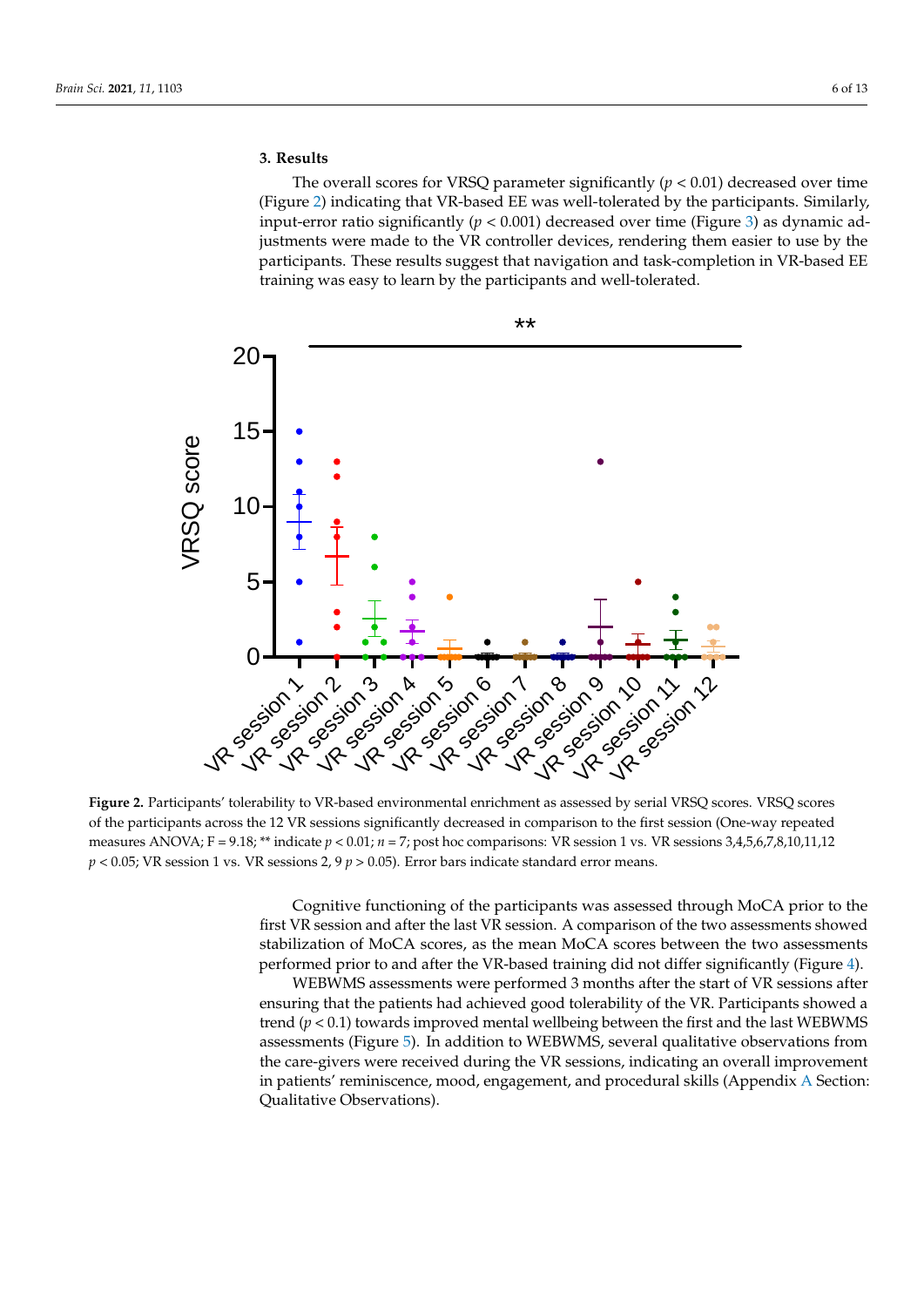

<span id="page-7-0"></span>*Brain Sci.* **2021**, *11*, x FOR PEER REVIEW 7 of 15

Figure 3. Participants interactivity in the VR assessed via recording of Input-error ratio. Input-error ratio of the participants across the 12 VR sessions significantly decreased in comparison to the first session (One-way repeated measures ANOVA, F = 20001011; *o.g. antennis a comparison is the more occurred* (One way repeated measured F = 24.98; \*\*\* indicate  $p < 0.001$ ;  $n = 7$ , post hoc comparisons: VR session 1 vs. VR sessions 2,3,4,5,6,7,8,9,10,11,12  $p < 0.05$ ). Error bars indicate standard error means.

<span id="page-7-1"></span>

Figure 4. Assessment of participants' cognitive functions over the course of VR-based environmental  $\frac{1}{\sqrt{2}}$ enrichment training based on Montreal cognitive assessment (MoCA). MoCA scores of the participants before (first MoCA assessment) and after (last MoCA assessment) the VR-based environmental enrichment training over 6 months do not significantly differ (Paired *t* test, *t* = 1.55, df = 6, ns indicates  $p = 0.1723$ ,  $n = 7$ ). Error bars indicate standard error means.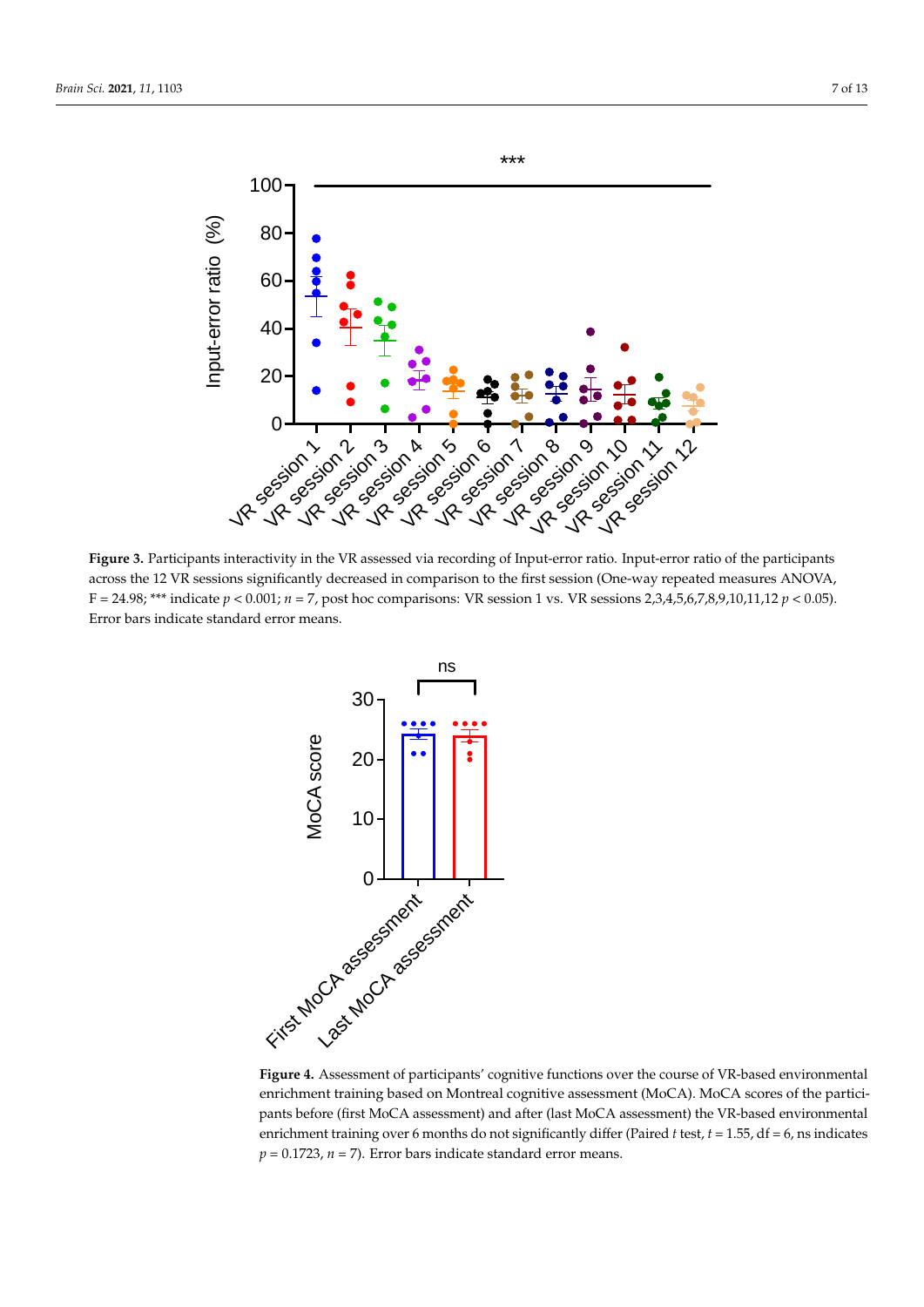<span id="page-8-0"></span>

**Figure 5.** Mental wellbeing of the participants assessed via Warwick-Edinburgh Mental Wellbeing **Figure 5.** Mental wellbeing of the participants assessed via Warwick-Edinburgh Mental Wellbeing  $S_{\text{S}}$ , (WEMWBS). WEMWBS scores of the participants at the last WEM Scale (WEMWBS). WEMWBS scores of the participants at the last WEMWBS assessment show a trend towards increase compared to the first WEMWBS assessment (Paired *t* test, *t* = 2.27, df = 6, # indicate  $p = 0.0641$ ,  $n = 7$ ). Error bars indicate standard error means.

### The results of this longitudinal pilot study indicate that VR is potentially feasible and **4. Discussion**

we have a long-term supportive modelity in McI and mild demonstrated demonstrated  $\overline{YD}$  is a The results of this longitudinal pilot study indicate that VR is potentially feasible and well tolerated as a long-term supportive modality in MCI and mild dementia. Importantly, VR can provide an engaging and immersive approach for implementing EE in humans. Besides the gradual significant reduction in the input-error and discomfort related to VR, the incorporation of  $\overline{EF}$  paradigms in  $\overline{VP}$  led to a non-gignificant in the incorporation of EE paradigms in VR led to a non-significant increase in participants' mental wellbeing and a stabilization of their cognitive functioning. Additionally, VR-based EE was subjectively viewed by the caregivers/family members as a means to increase patients' attention, focus, presence, engagement, and motivation.

VR is now increasingly recognized as a technology that has the potential to support retention, promoting reminiscence, improving balance, and mental wellbeing. However, dementia patients. A comprehensive review of existing literature reveals at least 20 stud-ies that have tested VR on persons with dementia and/or MCI (Table [2\)](#page-9-0). The scopes of these studies have been variable ranging from VR-based training for enhancing memory retention, promoting reminiscence, improving balance, and mental wellbeing. However, over the previously used simulator-sickness questionnaire that does not include the several studies comprised only single sessions or assessed isolated cognitive domains. Notably, very few studies evaluated the tolerability of VR in dementia patients and none employed VRSQ for assessment of tolerability. VRSQ is a validated and reliable tool to assess discomfort induced by immersion in VR environments and is considered superior over the previously used simulator-sickness questionnaire that does not include the unique was discussed to increase use  $\frac{1}{2}$  as well as the tasks incorporated to incorporate use  $\frac{1}{2}$  as  $\frac{1}{2}$  as  $\frac{1}{2}$  as  $\frac{1}{2}$  as  $\frac{1}{2}$  as  $\frac{1}{2}$  as  $\frac{1}{2}$  as  $\frac{1}{2}$  as  $\frac{1}{2}$  as  $\frac{1}{2}$  a attributes of VR immersion [\[26\]](#page-12-23). Similarly, the feasibility of VR use was not systematically evaluated in most of the studies. Serial longitudinal assessments of tolerability and interactivity, interval assessments for cognitive functioning and mental wellbeing, and use of culturally relevant and familiar immersive environments are important attributes of our study. Considering the special needs of the dementia patients, the VR set-up was dynamically optimized to increase usability. The VEs as well as the tasks incorporated within them were specifically designed to have contextual relevance, so patients were able to relate with these activities and felt comfortable in exploration. In future studies, it will be interesting to incorporate tasks that are more relevant to activities of daily living (ADLs); such as grooming, cooking, ironing clothes, brushing teeth, etc., to evaluate the efficacy of incorporating ADLs into VR-based EE for older adults with MCI and dementia.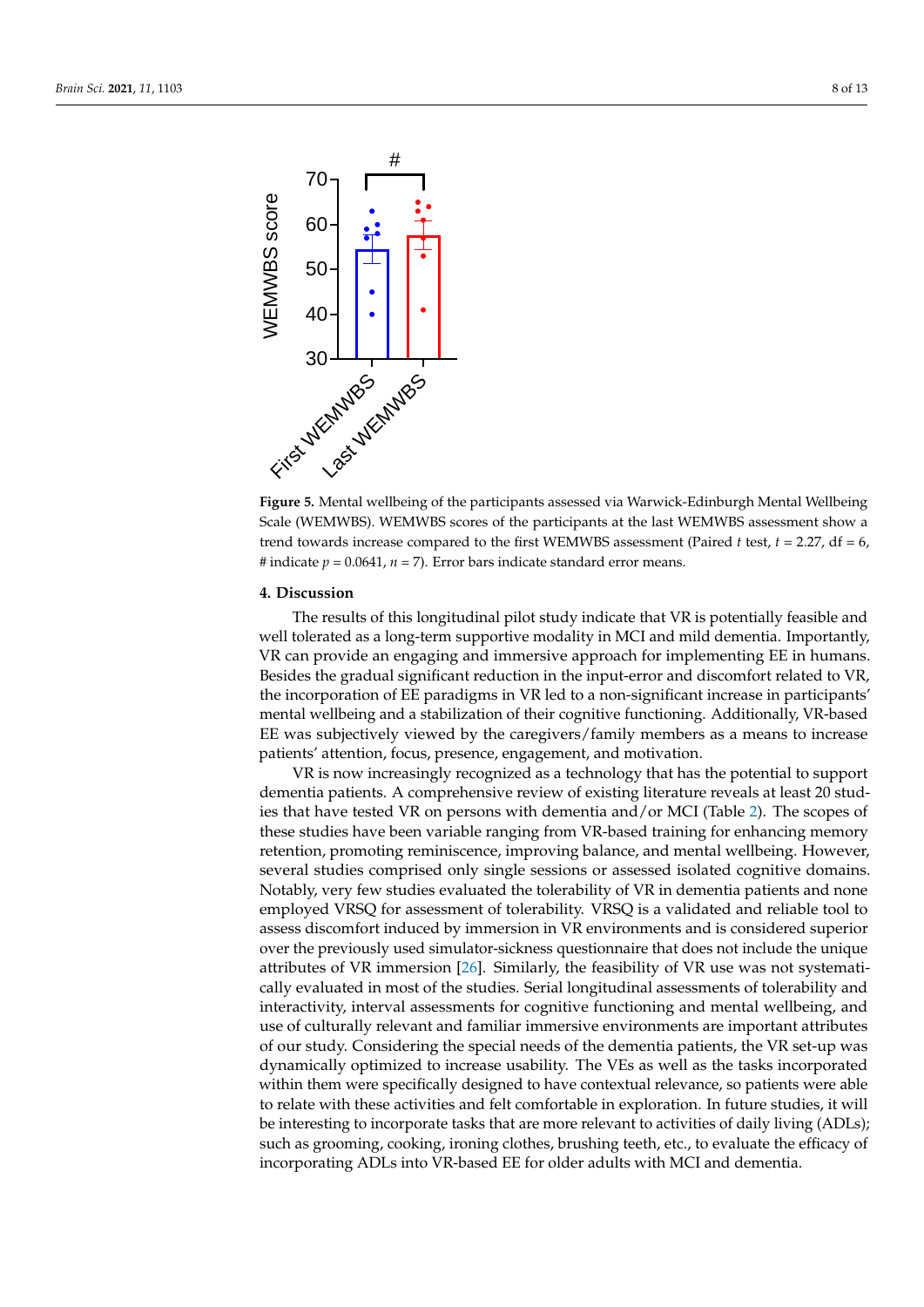<span id="page-9-0"></span>

| No. | <b>First Author (Year</b><br>of Publication) | <b>Clinical Diagnosis</b>                      | Sample<br>Size | Mean Age (Years) | <b>Session Length</b><br>(minutes) | <b>Time Period of Assessment</b>   | <b>Safety or Tolerability</b><br>Measurement                  | <b>Use of Culturally</b><br>Relevant<br>Environments |
|-----|----------------------------------------------|------------------------------------------------|----------------|------------------|------------------------------------|------------------------------------|---------------------------------------------------------------|------------------------------------------------------|
|     | Flynn (2003) [27]                            | Dementia                                       | 10             | 69.6             | 20                                 | Single Session                     | Adapted version of the<br>Simulator Sickness<br>Ouestionnaire | Yes                                                  |
|     | Man (2011) [28]                              | Dementia                                       | 20             | 80.3             | 30                                 | 10 sessions over 3-5 weeks         | None                                                          | Yes                                                  |
| 3   | Burdea (2015) [29]                           | Dementia                                       | 10             | 63.4             | $20 - 40$                          | Variable sessions<br>over 8 weeks  | None                                                          | None                                                 |
|     | Lancioni (2015) [30]                         | Alzheimer's Dementia                           | 16             | 83               |                                    | Variable for participants          | None                                                          | Yes                                                  |
| 5   | Schwenk (2016) [31]                          | Mild Cognitive Impairment                      | 12             | 77.8             | 45                                 | 8 sessions over 4 weeks            | Custom User Experience<br>Ouestionnaire                       | None                                                 |
|     | Manera (2016) [32]                           | Dementia and Mild Cognitive<br>Impairment      | 28             | 75               | 20                                 | Single Session                     | 1 Self-report questionnaire                                   | None                                                 |
|     | Moyle (2017) [13]                            | Dementia                                       | 10             | 89               | 15                                 | Single Session                     | None                                                          | None                                                 |
|     | Hwang (2017) [33]                            | Mild Cognitive Impairment                      | 12             | 74.16            | 30                                 | 20 sessions over 4 weeks           | None                                                          | None                                                 |
|     | Serino (2017) [34]                           | Alzheimer's Dementia                           | 10             | 86.6             | 20                                 | 10 sessions over 3-4 weeks         | None                                                          | Yes                                                  |
| 10  | Mrakic Sposta (2018) [35]                    | Mild Cognitive Impairment                      | 5              | 72               | 40                                 | 18 sessions over 6 weeks           | None                                                          | None                                                 |
| 11  | Anderson Hanley (2018) [36]                  | Mild Cognitive Impairment                      | 15             | 69.4             | $20 - 40$                          | Variable sessions over<br>12 weeks | None                                                          | None                                                 |
| 12  | Wall (2018) [37]                             | Mild Cognitive Impairment                      | 7              | 82.8             | $30 - 45$                          | Variable sessions over<br>12 weeks | None                                                          | None                                                 |
| 13  | Liao (2019) [38]                             | Mild Cognitive Impairment                      | 18             | 75.5             | 60                                 | 36 sessions over 12 weeks          | None                                                          | Yes                                                  |
| 14  | Appel (2020) [39]                            | Dementia                                       | 10             | 86.5             | 20                                 | Single Session                     | None                                                          | None                                                 |
| 15  | Coelho (2020) [40]                           | Dementia                                       | 9              | 85.6             | 15                                 | 4 Sessions                         | <b>Simulator Sickness</b><br>Ouestionnaire                    | Yes                                                  |
| 16  | Park (2020) [41]                             | Amnestic Mild Cognitive Impairment             | 10             | 71.8             | 30                                 | 24 sessions over 12 weeks          | None                                                          | Yes                                                  |
| 17  | Jung Yun (2020) [42]                         | Mild Cognitive Impairment and Mild<br>Dementia | 11             | 72.6             | 30                                 | Single Session                     | None                                                          | Yes                                                  |
| 18  | Thapa (2020) [43]                            | Mild Cognitive Impairment                      | 34             | 72.6             | 100                                | 24 sessions over 8 weeks           | None                                                          | None                                                 |
| 19  | Ji-Su Park (2020) [15]                       | Mild Cognitive Impairment                      | 18             | 75.8             | 30                                 | 30 Sessions over 6 Weeks           | None                                                          | None                                                 |
| 20  | Kim (2021) [44]                              | Dementia                                       | 10             | 85.8             | $20 - 30$                          | 1-2 Sessions                       | None                                                          | Yes                                                  |

**Table 2.** Existing studies on the use of VR in MCI and dementia patients.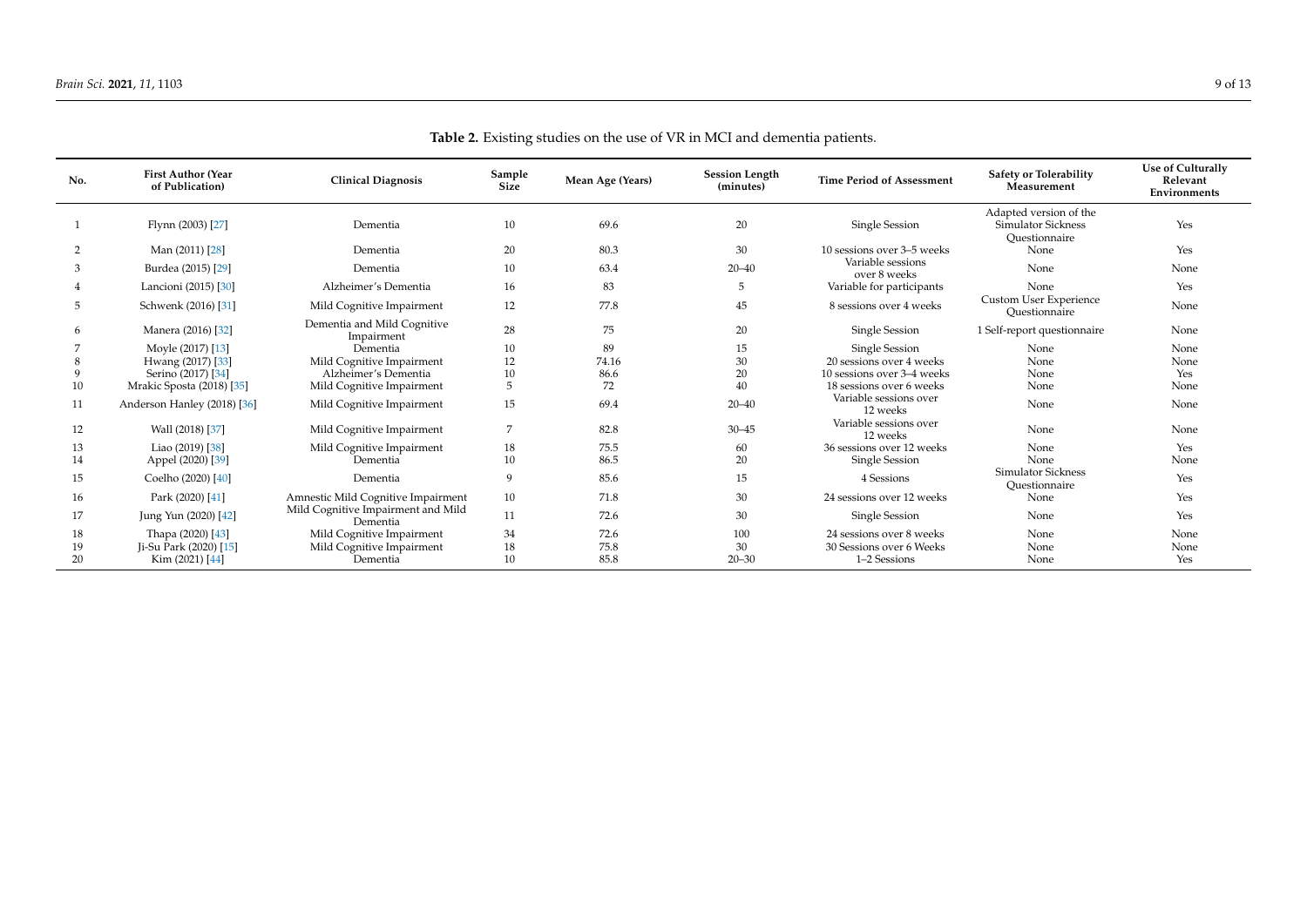The most prominent aspect of this study is incorporation of EE in the VR setting. Previous attempts to translate EE from pre-clinical to clinical settings have been limited by several factors. Among those, lack of standardization of stimulatory activities and variability in patient motivation have been cited as strong hurdles in implementing EE in the clinical settings [\[12\]](#page-12-10). Gamification of EE activities through immersion in VR in this study provided a standardized way of enrichment and engagement for the patients without a compromise on patient autonomy. Furthermore, the use of reminiscing stimuli was incorporated to induce a state of plasticity in the brains, potentially rendering them more conducive to the effects of enrichment. Our study does not reveal a concrete mechanistic explanation of how VR-based EE could stabilize cognitive functioning in older adults with MCI and/or mild dementia. Considering that the sessions were performed biweekly, it is plausible that the effects were mediated by improvement in participants' behavior or motivation during the intervening periods. Indeed, qualitative observations from the care-givers (Appendix [A](#page-11-0) section) support this possibility, which warrants standardized examination in future studies.

However, this study also has several limitations that warrant careful consideration while interpreting the results. First, considering the novelty of the modality and the trial nature of the study, the recruitment of patients was considerably challenging. This resulted in a very small sample size. A post hoc power analysis based on a 6% prevalence of dementia in population above 65 years in Pakistan reveals that the margin of error could be as high as 16% in interpreting the results of our study [\[45\]](#page-13-17). Additionally, the gender distribution of the study participants was skewed as there were more male patients than female ones. Another critical point to consider is the lack of appropriate control groups in the study. The unique characteristic of this study required at least two control groups; (1) a matched cohort that would not receive any VR-exposure, and (2) a matched cohort that would be exposed to VR but would not receive any VR-based EE or stimulation. Considering the trial nature of the study, recruitment of these control groups could not be achieved. Furthermore, it is important to consider that the results of the study may also be influenced by various confounding factors, i.e., the presence of co-morbidities, the nature of care facilities at participants' residences, level of education and varying levels of disease severity. However, we tried to reduce these influences by ensuring that all participants had either MCI or mild dementia, were residing with their families, and had minimum 14 years of education.

Future efforts on using VR-based EE strategies could benefit substantially from larger sample sizes, use of appropriate control groups, and stringent matching and randomization of the participants. It would also be relevant to standardize VEs for broader use and assess the effects of VR-based EE on other measures of quality of life (QoL). Furthermore, the effects of VR-based EE on disease progression should be investigated through brain imaging, such as MRI and/or PET amyloid scans, etc. Finally, mechanistic insight into the potential efficacy of VR-based EE in improving neurobehavioral functioning of dementia and MCI patients is warranted as it is not clear which aspect of EE lead to improvement in participants' cognition and behavior.

# **5. Conclusions**

In conclusion, this pilot study shows that VR-based environmental enrichment could be implemented as long-term supportive modality in care of patients with MCI and early dementia that has potential to stabilize cognitive functioning of patients as well as improving their mental wellbeing.

**Author Contributions:** W.R., A.J. and S.S. contributed in conceptualization, VR design, data collection, data mining, data analysis, visualization, manuscript writing—review and editing. Z.Y.K. contributed in manuscript writing, and editing. A.J. and S.S. lead project administration and supervision. All authors have read and agreed to the published version of the manuscript.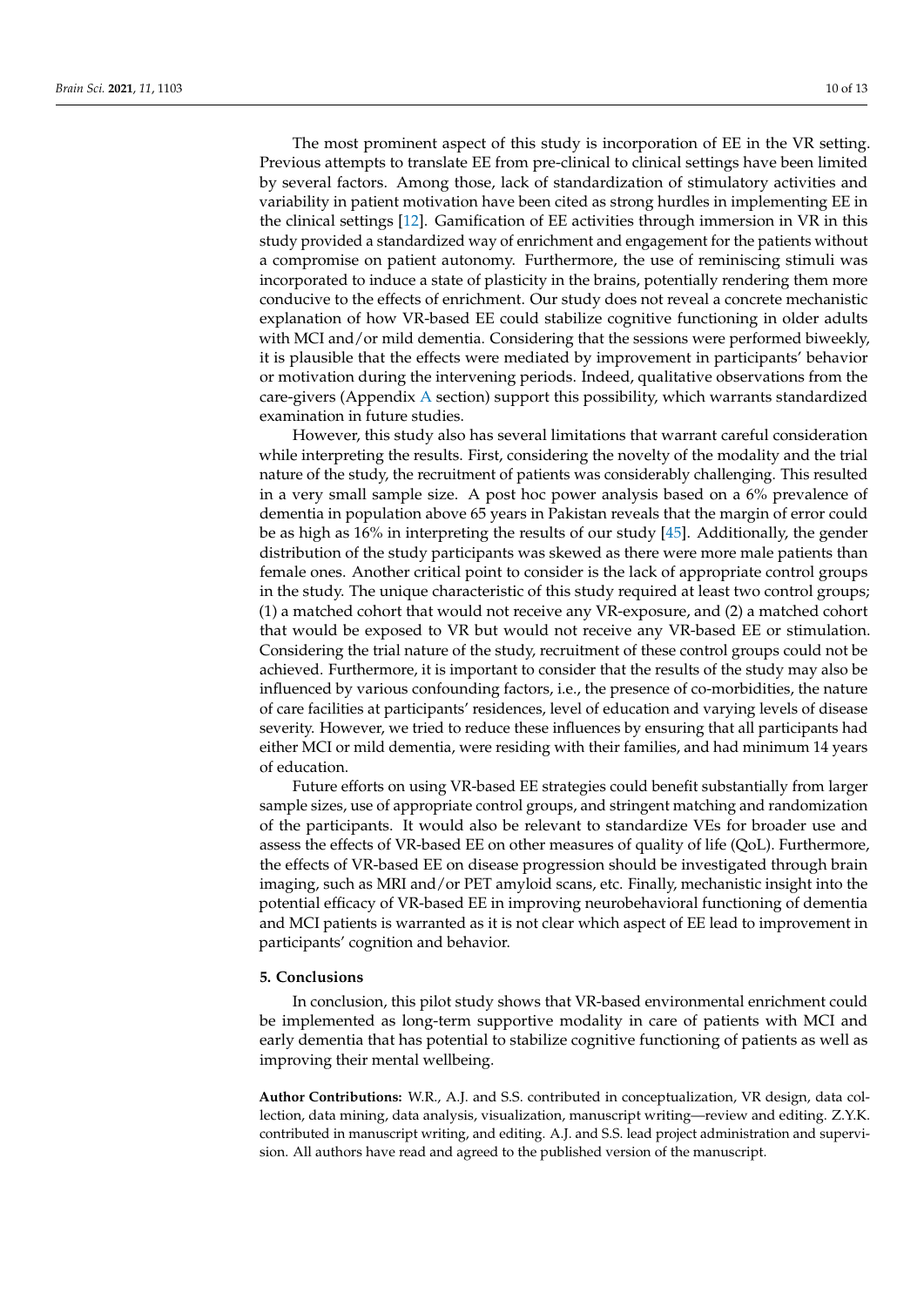**Funding:** A.J. is a group leader at BRAINCITY: Nencki-EMBL Center of Excellence for Neural Plasticity and Brain Disorders. The BRAINCITY project is carried out within the International Research Agendas program of the Foundation for Polish Science co-financed by the European Union under the European Regional Development Fund. A.J. is further supported by SONATA grant from National Science Centre (NCN) Poland. SS is a group leader at the Department of Computer Science, Syed Babar Ali School of Science and Engineering at LUMS University and is supported by LUMS Faculty Initiative Funding.

**Institutional Review Board Statement:** The study procedures were approved by the Intuitional Review Board, Syed Babar Ali School of Science and Engineering, LUMS University for the IRB titled 'Using virtual reality (VR) based interactive systems to improve the well-being of people with dementia' dated June 2018.

**Informed Consent Statement:** Informed written consent was taken from both the participants, as well as their accompanying family member before the start of the study and verbally confirmed at each subsequent session. The consent forms were prepared according to the National Health Care Bill 2017 of the Government of Pakistan [\[24\]](#page-12-21).

**Data Availability Statement:** Due to confidentiality reasons, the patient data is not deposited on any repository but is available upon request and confidentiality agreement between the requester and the study authors.

**Acknowledgments:** We are thankful to all the patients and their care-givers who took part in this study. We would also like to gratefully acknowledge the contribution of the administration of Syed Babar Ali School of Science and Engineering (SBASSE), LUMS University Lahore for facilitating this study.

**Conflicts of Interest:** The authors declare no conflict of interest.

#### <span id="page-11-0"></span>**Appendix A**

## *Appendix A.1. Qualitative Observations*

Qualitative data was collected from the observational notes of the care-givers and has been grouped into three main themes: (1) reminiscence using familiarity, (2) mood and wellbeing, and (3) enhancement of precision and procedural skills.

### *Appendix A.2. Reminiscence Using Familiarity*

'He fondly talked about the family members and friends that accompanied him on his visit to China many years ago after visiting the Great Wall of China virtually.'

'She started talking about the history of the pharos and Egyptian culture which she had read in books and seen in movies.'

## *Appendix A.3. Mood and Wellbeing*

'She was particularly excited to see the animals. She pointed out and recognized all of them.'

'She frequently talked about her virtual visit to the Grand Mosque and mentioned how happy and blessed she feels to have experienced it. She added that she would not be able to visit it in real life due to her frail health.'

# *Appendix A.4. Enhancement of Precision and Procedural Skills*

'He was very excited about her target practice skills a lot and also mentioned that he now feels motivated to practice shooting balloons in real life too'

'She usually remained to herself and moved around very little at home. She's been more active now after exploring and doing tasks in the sessions. She walks around the house more now and is more energized.'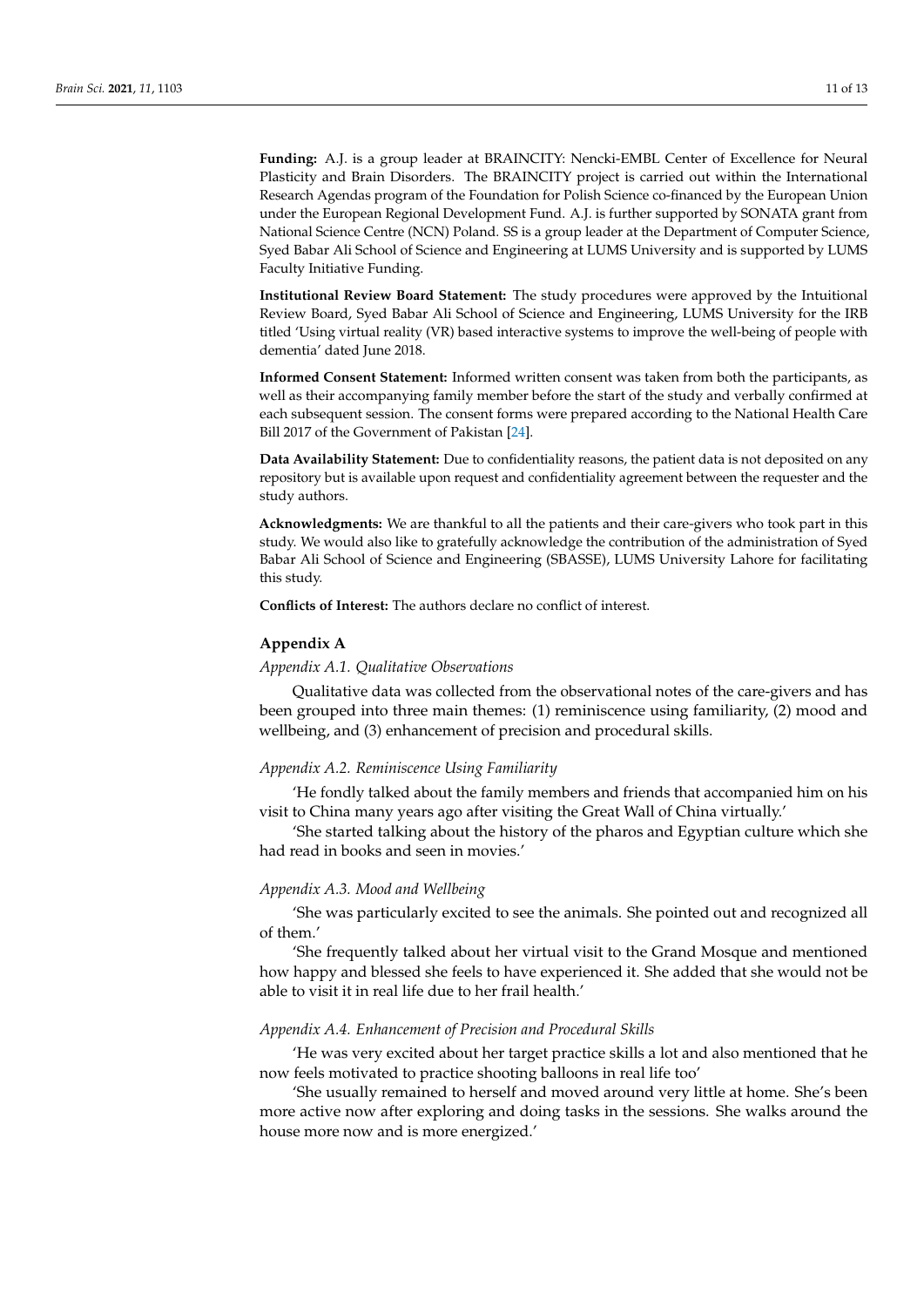# **References**

- <span id="page-12-0"></span>1. Dementia. Available online: <https://www.who.int/news-room/fact-sheets/detail/dementia> (accessed on 18 July 2021).
- <span id="page-12-25"></span><span id="page-12-1"></span>2. Woods, B.; O'Philbin, L.; Farrell, E.M.; Spector, A.E.; Orrell, M. Reminiscence Therapy for Dementia. *Cochrane Database Syst. Rev.* **2018**, *2018*, 14651858. [\[CrossRef\]](http://doi.org/10.1002/14651858.CD001120.pub3)
- <span id="page-12-2"></span>3. Spector, A.; Davies, S.; Woods, B.; Orrell, M. Reality Orientation for Dementia A Systematic Review of the Evidence of Effectiveness from Randomized Controlled Trials. *Gerontologist* **2000**, *40*, 206–212. [\[CrossRef\]](http://doi.org/10.1093/geront/40.2.206)
- <span id="page-12-3"></span>4. Choi, S.K.; Yelton, B.; Ezeanya, V.K.; Kannaley, K.; Friedman, D.B. Review of the Content and Quality of Mobile Applications About Alzheimer's Disease and Related Dementias. *J. Appl. Gerontol.* **2018**, *39*, 601–608. [\[CrossRef\]](http://doi.org/10.1177/0733464818790187) [\[PubMed\]](http://www.ncbi.nlm.nih.gov/pubmed/30049239)
- <span id="page-12-26"></span><span id="page-12-4"></span>5. Zachos, K.; Maiden, N.; Pitts, K.; Jones, S.; Turner, I.; Rose, M.; Pudney, K.; MacManus, J. A Software App to Support Creativity in Dementia Care. In Proceedings of the 9th ACM Conference on Creativity & Cognition, Sydney, Australia, 17–20 June 2013; pp. 124–133. [\[CrossRef\]](http://doi.org/10.1145/2466627.2466637)
- <span id="page-12-5"></span>6. Sposaro, F.; Danielson, J.; Tyson, G. I Wander: An Android Application for Dementia Patients. *Annu. Int. Conf. IEEE Eng. Med. Biol. Soc.* **2010**, 3875–3878. [\[CrossRef\]](http://doi.org/10.1109/IEMBS.2010.5627669)
- <span id="page-12-6"></span>7. Helmy, J.; Helmy, A. The Alzimio App for Dementia, Autism & Alzheimer's: Using Novel Activity Recognition Algorithms and Geofencing. In *2016 IEEE International Conference on Smart Computing (SMARTCOMP)*; IEEE: St. Louis, MO, USA, 2016. [\[CrossRef\]](http://doi.org/10.1109/SMARTCOMP.2016.7501720)
- <span id="page-12-7"></span>8. Leon, M.; Woo, C. Environmental Enrichment and Successful Aging. *Front. Behav. Neurosci.* **2018**, *12*, 155. [\[CrossRef\]](http://doi.org/10.3389/fnbeh.2018.00155) [\[PubMed\]](http://www.ncbi.nlm.nih.gov/pubmed/30083097)
- <span id="page-12-8"></span>9. Jakob, A.; Collier, L. Sensory Enrichment for People Living with Dementia: Increasing the Benefits of Multisensory Environments in Dementia Care through Design. *Des. Health* **2017**, *1*, 115–133. [\[CrossRef\]](http://doi.org/10.1080/24735132.2017.1296274)
- 10. Birch, A.M.; Kelly, Á.M. Lifelong Environmental Enrichment in the Absence of Exercise Protects the Brain from Age-Related Cognitive Decline. *Neuropharmacology* **2019**, *145*, 59–74. [\[CrossRef\]](http://doi.org/10.1016/j.neuropharm.2018.03.042) [\[PubMed\]](http://www.ncbi.nlm.nih.gov/pubmed/29630903)
- <span id="page-12-9"></span>11. Zocher, S.; Overall, R.W.; Lesche, M.; Dahl, A.; Kempermann, G. Environmental Enrichment Preserves a Young DNA Methylation Landscape in the Aged Mouse Hippocampus. *Nat. Commun.* **2021**, *12*, 1–15. [\[CrossRef\]](http://doi.org/10.1038/s41467-021-23993-1)
- <span id="page-12-10"></span>12. McDonald, M.W.; Hayward, K.S.; Rosbergen, I.C.M.; Jeffers, M.S.; Corbett, D. Is Environmental Enrichment Ready for Clinical Application in Human Post-Stroke Rehabilitation? *Front. Behav. Neurosci.* **2018**, *12*, 135. [\[CrossRef\]](http://doi.org/10.3389/fnbeh.2018.00135)
- <span id="page-12-11"></span>13. Moyle, W.; Jones, C.; Dwan, T.; Petrovich, T. Effectiveness of a Virtual Reality Forest on People With Dementia: A Mixed Methods Pilot Study. *Gerontologist* **2018**, *58*, 478–487. [\[CrossRef\]](http://doi.org/10.1093/geront/gnw270)
- <span id="page-12-12"></span>14. Tabbaa, L.; Siang Ang, C.; Siriaraya, P.; Stewart, I.; Andrew, S.; Matsangidou, M.; Rose, V.; Jenkins, K.G. ACM ISBN 978-1-4503- 5970-2 Bring the Outside. In *Providing Accessible Experiences Through VR for People with Dementia in Locked Psychiatric Hospitals*; Kent Academy Repository: Kent, UK, 2019. [\[CrossRef\]](http://doi.org/10.1145/3290605.3300466)
- <span id="page-12-13"></span>15. Park, J.-S.; Jung, Y.-J.; Lee, G. Virtual Reality-Based Cognitive–Motor Rehabilitation in Older Adults with Mild Cognitive Impairment: A Randomized Controlled Study on Motivation and Cognitive Function. *Healthcare* **2020**, *8*, 335. [\[CrossRef\]](http://doi.org/10.3390/healthcare8030335)
- <span id="page-12-14"></span>16. Teardown: HTC Vive virtual reality headset | E&T Magazine. Available online: [https://eandt.theiet.org/content/articles/2016](https://eandt.theiet.org/content/articles/2016/07/teardown-htc-vive-virtual-reality-headset/) [/07/teardown-htc-vive-virtual-reality-headset/](https://eandt.theiet.org/content/articles/2016/07/teardown-htc-vive-virtual-reality-headset/) (accessed on 19 July 2021).
- <span id="page-12-15"></span>17. Kirova, A.M.; Bays, R.B.; Lagalwar, S. Working Memory and Executive Function Decline across Normal Aging, Mild Cognitive Impairment, and Alzheimer's Disease. *BioMed Res. Int.* **2015**, *2015*, 748212. [\[CrossRef\]](http://doi.org/10.1155/2015/748212) [\[PubMed\]](http://www.ncbi.nlm.nih.gov/pubmed/26550575)
- <span id="page-12-24"></span>18. Knopman, D.S.; Boeve, B.F.; Petersen, R.C. Essentials of the Proper Diagnoses of Mild Cognitive Impairment, Dementia, and Major Subtypes of Dementia. *Mayo Clin. Proc.* **2003**, *78*, 1290–1308. [\[CrossRef\]](http://doi.org/10.4065/78.10.1290) [\[PubMed\]](http://www.ncbi.nlm.nih.gov/pubmed/14531488)
- <span id="page-12-16"></span>19. Julayanont, P.; Nasreddine, Z.S. Montreal Cognitive Assessment (MoCA): Concept and Clinical Review. In *Cogn. Screen. Instrum. A Pract. Approach.*; Larner, A.J., Ed.; Springer: Cham, Switzerland,, 2017; pp. 139-195. [\[CrossRef\]](http://doi.org/10.1007/978-3-319-44775-9_7)
- <span id="page-12-17"></span>20. Hodge, J.; Balaam, M.; Hastings, S.; Morrissey, K. Exploring the Design of Tailored Virtual Reality Experiences for People with Dementia. In Proceedings of the 2018 CHI Conference on Human Factors in Computing Systems, Montreal, QC, Canada, 21–28 April 2018. [\[CrossRef\]](http://doi.org/10.1145/3173574)
- <span id="page-12-18"></span>21. Siriaraya, P.; Siang Ang, C. Recreating Living Experiences from Past Memories through Virtual Worlds for People with Dementia. *Proc. SIGCHI Conf. Hum. Factors Comput. Syst.* **2014**, *14*, 3977–3986. [\[CrossRef\]](http://doi.org/10.1145/2556288)
- <span id="page-12-19"></span>22. Kim, H.K.; Park, J.; Choi, Y.; Choe, M. Virtual Reality Sickness Questionnaire (VRSQ): Motion Sickness Measurement Index in a Virtual Reality Environment. *Appl. Ergon.* **2018**, *69*, 66–73. [\[CrossRef\]](http://doi.org/10.1016/j.apergo.2017.12.016)
- <span id="page-12-20"></span>23. Tennant, R.; Hiller, L.; Fishwick, R.; Platt, S.; Joseph, S.; Weich, S.; Parkinson, J.; Secker, J.; Stewart-Brown, S. The Warwick-Edinburgh Mental Well-Being Scale (WEMWBS): Development and UK Validation. *Health Qual. Life Outcomes* **2007**, *5*, 1–13. [\[CrossRef\]](http://doi.org/10.1186/1477-7525-5-63) [\[PubMed\]](http://www.ncbi.nlm.nih.gov/pubmed/18042300)
- <span id="page-12-21"></span>24. Government of Pakistan National Health Care Bill. 2017. Available online: [http://www.senate.gov.pk/uploads/documents/14](http://www.senate.gov.pk/uploads/documents/1491817817_181.pdf) [91817817\\_181.pdf](http://www.senate.gov.pk/uploads/documents/1491817817_181.pdf) (accessed on 21 July 2021).
- <span id="page-12-22"></span>25. Code of Ethics of Practice For Medical and Dental Practitioners Regulations. 2011. Available online: [https://pakistanlaw.pk/](https://pakistanlaw.pk/statutes/1737/code-of-ethics-of-practice-for-medical-and-dental-practitioners-regulations-2011) [statutes/1737/code-of-ethics-of-practice-for-medical-and-dental-practitioners-regulations-2011](https://pakistanlaw.pk/statutes/1737/code-of-ethics-of-practice-for-medical-and-dental-practitioners-regulations-2011) (accessed on 21 July 2021).
- <span id="page-12-23"></span>26. Kourtesis, P.; Collina, S.; Doumas, L.A.A.; MacPherson, S.E. Validation of the Virtual Reality Neuroscience Questionnaire: Maximum Duration of Immersive Virtual Reality Sessions Without the Presence of Pertinent Adverse Symptomatology. *Front. Hum. Neurosci.* **2019**, *13*, 417. [\[CrossRef\]](http://doi.org/10.3389/fnhum.2019.00417) [\[PubMed\]](http://www.ncbi.nlm.nih.gov/pubmed/31849627)
- 27. Flynn, D.; van Schaik, P.; Blackman, T.; Femcott, C.; Hobbs, B.; Calderon, C. Developing a Virtual Reality–Based Methodology for People with Dementia: A Feasibility Study. *CyberPsychology Behav.* **2004**, *6*, 591–611. [\[CrossRef\]](http://doi.org/10.1089/109493103322725379)